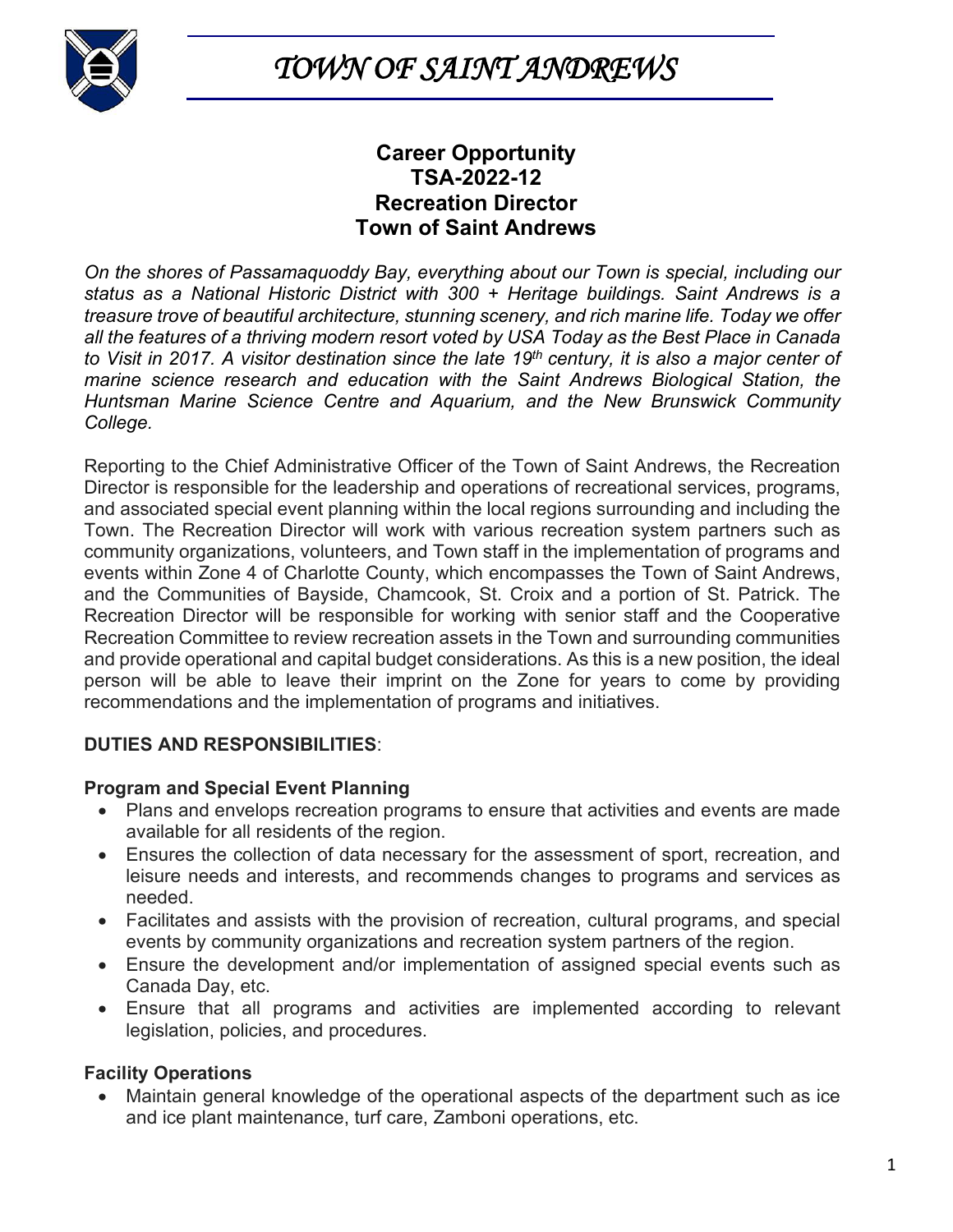

*TOWN OF SAINT ANDREWS* 

- Make recommendations for the upkeep, maintenance, and capital projects for recreational assets in the region.
- Coordinate with senior staff on inspections of recreational assets to ensure they follow applicable statutes, regulations, and are recorded appropriately.
- Contract coordination and negotiation, with support from senior staff, with outside organizations servicing or using recreational facilities.

#### **Financial Management**

- Coordinates with senior staff on capital and operating budgets for recreational assets and services.
- Monitor approved expenditures within budget.
- Ensures all purchases follow the Procurement Policy of the Town of Saint Andrews.
- Prepares statistical costing reports with senior staff as required.
- In co-operation with senior staff, evaluates and reviews budget reports as appropriate; creates yearly spending plans for all budget accounts; keeps appropriate records of organization spending and tracks it against spending plans; reallocates resources as organizational change occurs.
- Reviews, approves, and performs, where necessary with senior staff, on the accounts and financial control procedures.
- Establishes recommendations for fees and honorariums for programs and events.
- Helps senior staff to find and write grants to offset capital and operational costs.

# **Human Resources**

- In coordination with senior staff, plans, assigns, supervises, and evaluates the work of full, part-time, and casual/contract employees providing supervision, leadership, and appraisal of job performance.
- Identifies and facilitates appropriate opportunities and support for leadership development of volunteers and those involved in program delivery.
- Develops and implements volunteer management programs; provides a comprehensive and coordinated approach to volunteer recruitment, orientation, training, retention, recognition, and evaluation.

# **Administration**

- Through the input of the Council, staff, the Cooperative Recreation Committee, and the community, develop a Recreational Master Plan for the area.
- Identify, review, and revise departmental goals, objectives, and direction.
- Maintain knowledge of current theory and best practices of community recreation.
- Attends the Southwest New Brunswick Service Commission Recreation Annual Summit meetings and other meetings as required.
- Attends the Fundy Recreation Professionals Association meetings as required.
- Coordinates the assessment of the needs and wants of all communities in the region to develop appropriate recreation services through staff, volunteers, and outside agencies.
- Assists and facilitates the public registration process for recreation programs and special events.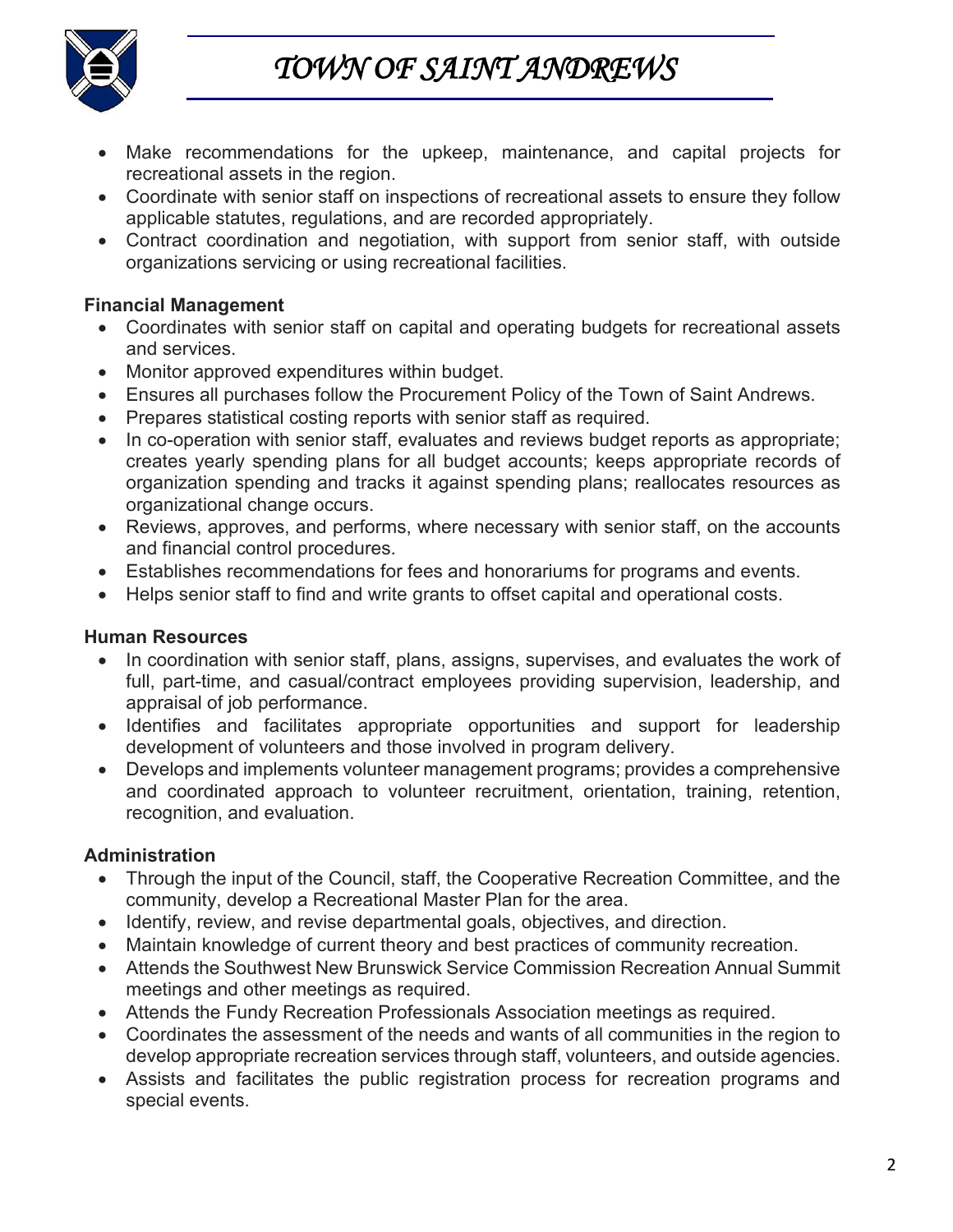



- Responsible for the daily operation of all components of the recreation office including reports, files, correspondence, etc.
- Liaises with members of the Southwest New Brunswick Service Commission regarding ongoing programs, recreation needs and potential collaboration.
- With support from senior staff, prepare and present recommendations for financial policy administration and cost-sharing adjustments to the Town Council and senior staff as it pertains to the operation and maintenance of recreational assets on an annual basis.
- Prepares monthly reports summarizing activities for the reporting period.
- Maintains database for customer service information ensuring proper safekeeping of records and personal information.
- Follows and ensures proper safety standards for employees, volunteers, facility users, and program participants.

# **Promotion and Marketing**

- Promotes and develops recreation programs to ensure the residents are aware of available opportunities for activities.
- Prepares promotional material and develops marketing strategies to ensure the public is aware of the programs and services.
- Promotes programs and services along with volunteers and leadership opportunities and provides training as required to meet the recreation needs of the community.
- Markets and promotes recreational assets to help draw and continue maintaining events, festivals, and programs that increase the use of the facilities available.

# **QUALIFICATIONS:**

# **Education, Experience, and Requirements**

- Bachelor's Degree in Parks and Recreation or closely related field or a combination of 4 years of education and experience related to recreation.
- Valid NB Driver's License and clean driver's abstract.
- Use of personal vehicle for work-related activities (mileage will be provided).
- Proficiency with Microsoft Office (Word, PowerPoint, Excel, Outlook) and ability to use other computer software.
- Knowledge of recreational methods, processes, and procedures.
- Knowledge of Municipal By-Laws and government regulations.
- Experience in coordinating and working with volunteers.
- Must provide a current valid Criminal Record Check (Vulnerable Sector included). This will be required on an annual basis
- Current First Aid and CPR training or willing to get training.
- High Five Training is considered an asset.

# **Key Skills/Accountabilities**

- Communicate clearly and comprehensively in person, one-on-one or in groups, and in writing via reports and email.
- Exercise discretion, tact, and maintain a high degree of confidentiality.